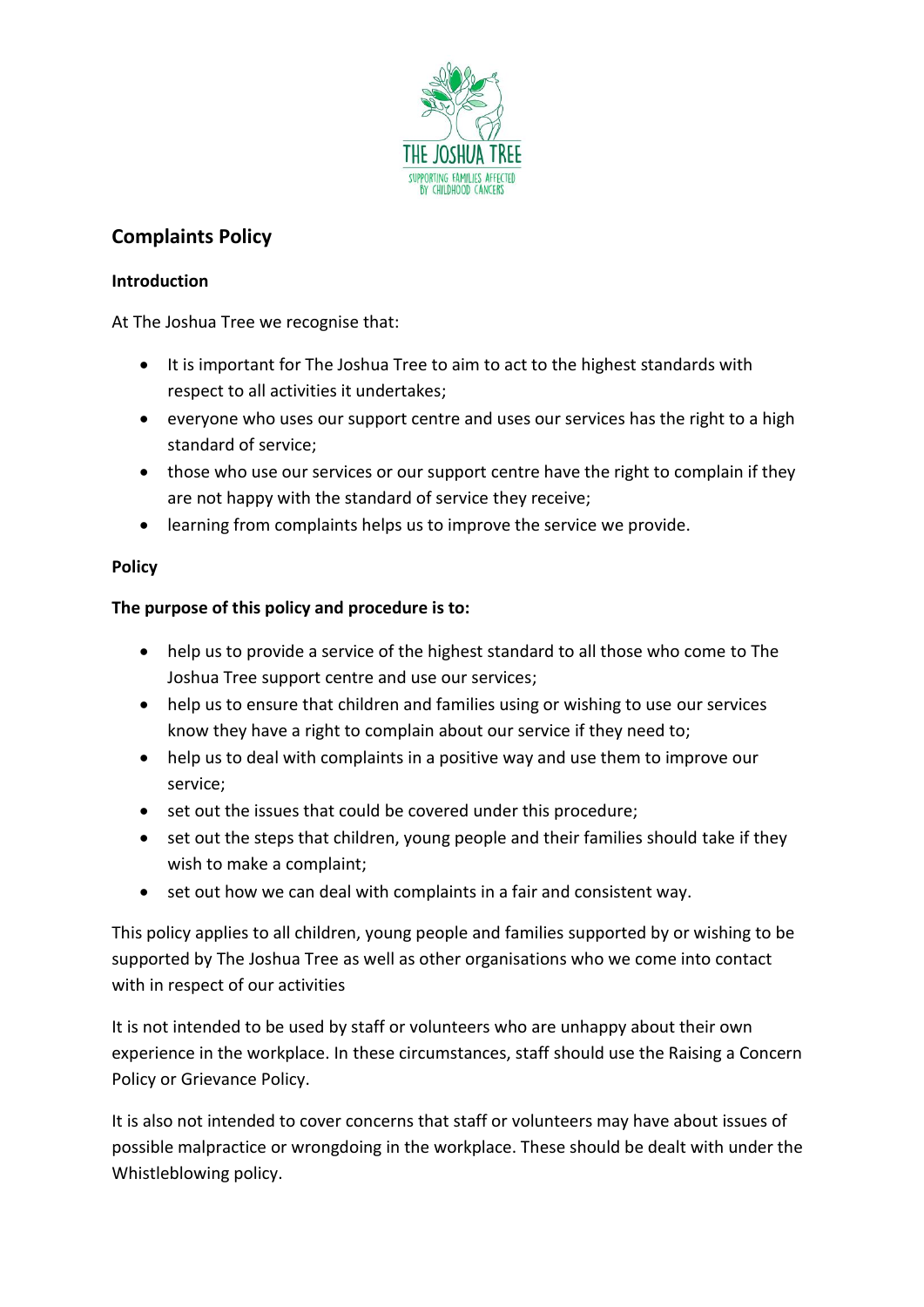

If anyone, whether staff member, volunteer, child/young person or family member, is concerned that a child or children may be at risk of harm, they should use The Joshua Tree's Safeguarding policy rather than this complaints policy or procedure.

We will seek to deal with complaints by:

- defining clearly what we mean by a complaint;
- setting out a procedure that can be easily followed and understood (please refer to the procedure set out below);
- making sure that everyone knows about the Complaints Policy;
- reassuring people that they will not be penalised in any way for using the complaints procedure and that we will respond positively to any complaints made in good faith;
- offering extra support to those who need help to make a complaint;
- taking a staged approach to complaints that takes account of the level of seriousness and the possibility of resolution at different points;
- investigating each complaint as objectively and fully as we reasonably can;
- keeping the complainant informed during the course of the investigation and of the outcome of his/her complaint;
- keeping clear records of complaints and of how they are resolved.

### **What do we mean by a complaint?**

A complaint is a statement from someone that they arenot happy about the service provided to them, or activity undertaken by The Joshua Tree and would like this to be improved.

The complaint might be about:

- the behaviour of a staff member or volunteer (if this relates to allegations that someone may have harmed a child or be at risk of doing so, child protection procedures should be used);
- the behaviour of other children and young people in the group;
- the level of service received:
- the type of service received;
- being refused a service altogether;
- the building or facilities:
- written information;
- service received over the telephone;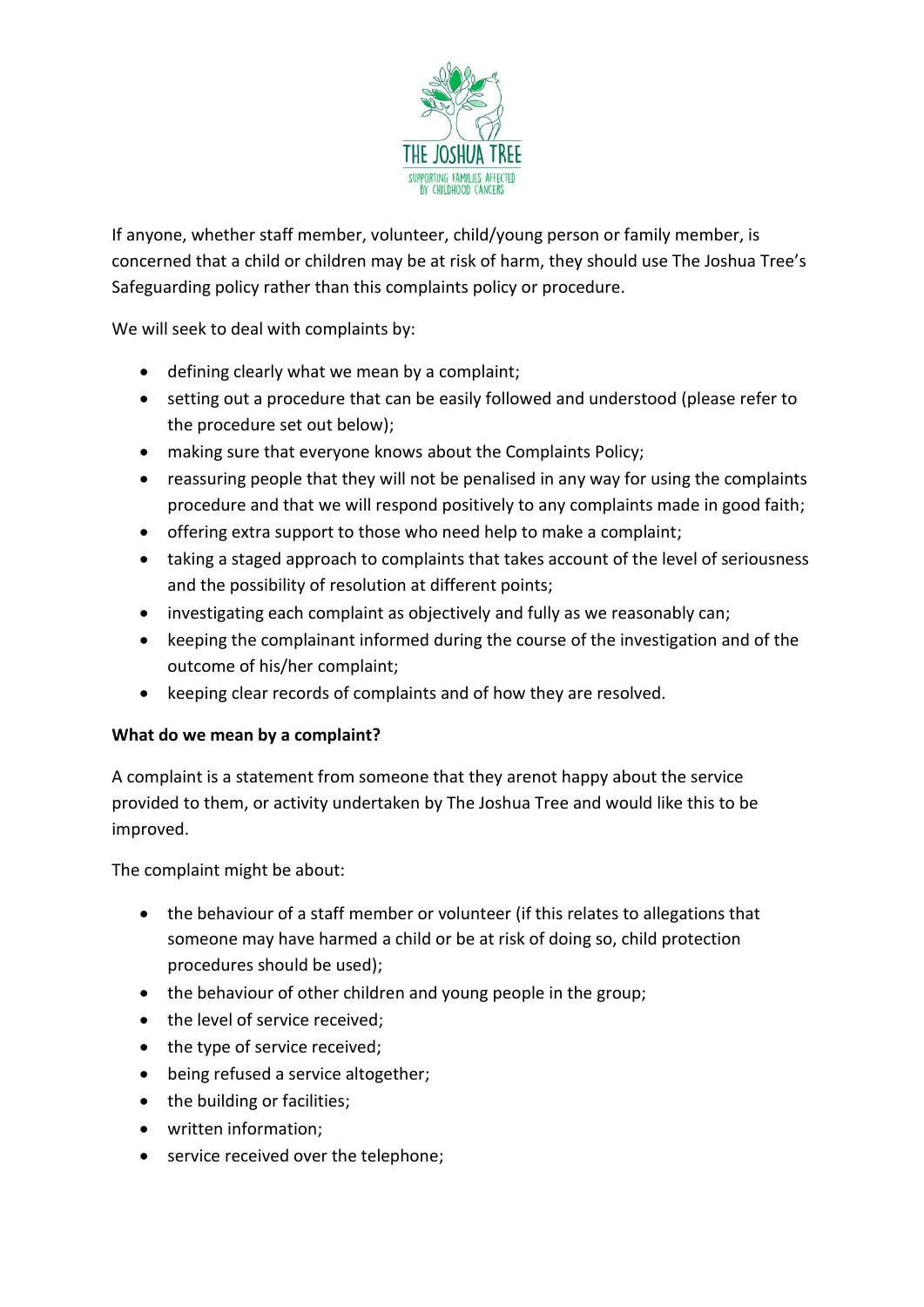

- a child, young person or family member feeling that he or she has been treated unfairly or in a way that is discriminatory;
- a specific activity or outing;
- anything else related to the service provided at The Joshua Tree.

### **Making a complaint about The Joshua Tree**

There are three stages that can be used to try to resolve a problem.

If a complaint is about the CEO then it should be addressed to the Vice Chair of the Board of Trustees (marked private and confidential). Please contact the Operations Manager should you require contact details for the Chair of Trustees.

Stage One (Informal)

- To make an initial complaint (Stage 1), please speak to or email the individual(s) concerned or their line manager and we will endeavour to satisfy your complaint and let you know of any remedial action that is to be taken.
- If you don't know who to contact or do not wish to contact the individual involved, please emai[l office@thejoshuatree.org.uk](mailto:office@thejoshuatree.org.uk) or contact the Operations Manager.
- All complaints will be acknowledged by the member of staff to whom you communicated your complaint or by the CEO within three working days from the date it is received.
- In order for us to resolve your issue to the best of our ability, please include as much detail as possible regarding your complaint, including any relevant communications or documentation.

We will respond to Stage 1 complaints within 7 working days

### Stage Two (Formally registering a complaint)

If you are not satisfied with the response you receive at Stage 1, or you would prefer your complaint to be formally investigated, you can request your complaint to be escalated to Stage 2 directly to the CEO, unless the CEO is the subject of the complaint and then this should be forwarded to the Vice Chair of Trustees.

- Please submit the details of your complaint verbally by telephone or in person, electronically by emailing the CEO or in writing
- Your complaint will be acknowledged within 3 working days.
- A member of the Senior Management Team will be assigned to investigate your complaint and you will receive a full written response within 20 working days from the date of the acknowledgement.